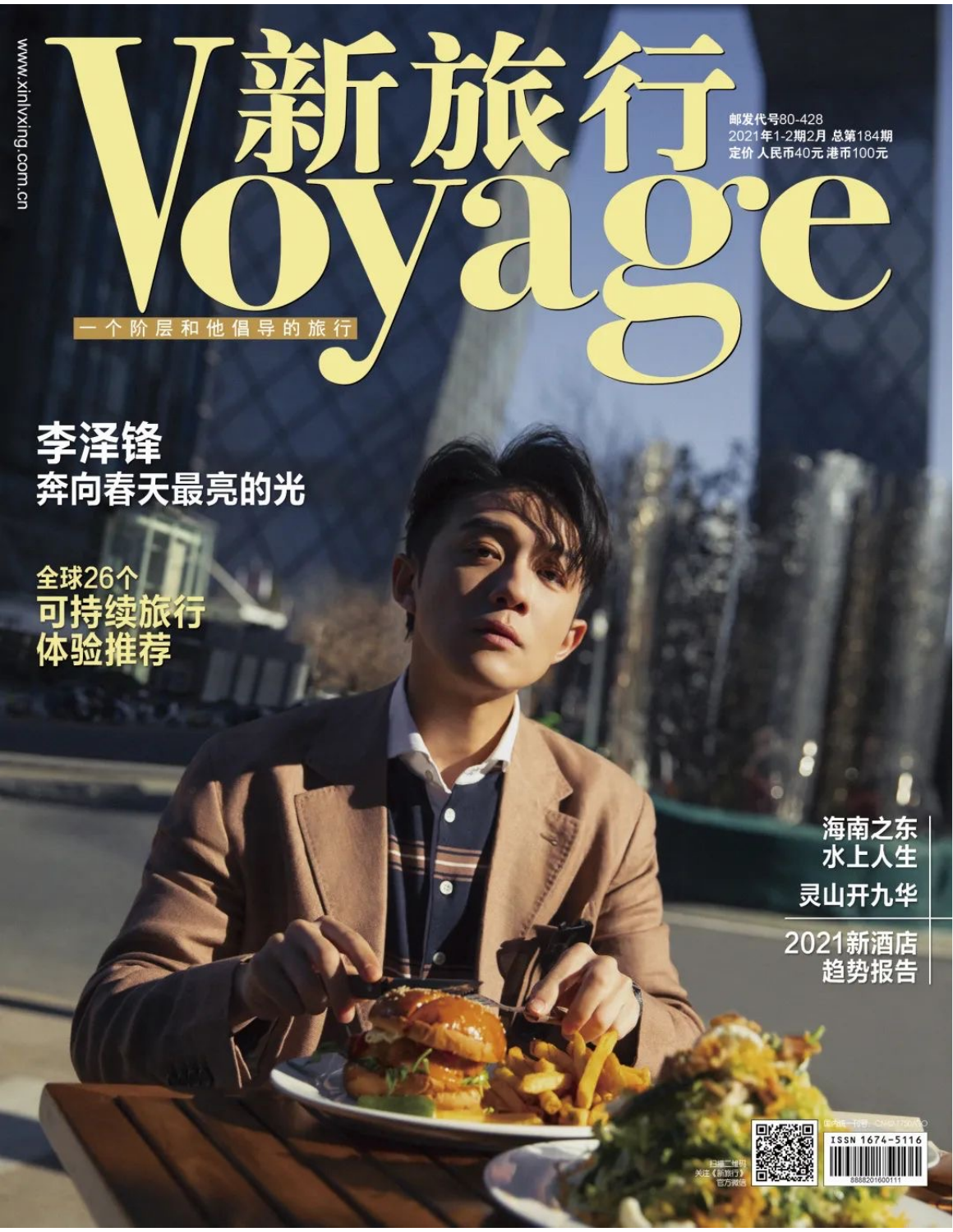## 2020《Voyage新旅行》 年度高端酒店评选获奖揭晓

#### 年度精选酒店集团

璞富腾酒店及度假村 Preferred Hotels & Resorts 凯宾斯基酒店集团 Kempinski Hotel Group 四季酒店集团 Four Seasons Hotels and Resorts 中维酒店集团 ZHONGWEI HOTEL GROUP 万豪国际 Marriott International 万达酒店及度假村 Wanda Hotels & Resorts 香格里拉集团 Shangri-La Group 希尔顿集团 Hilton 雅高集团 Accor 世茂喜达酒店集团 Shimao Star Hotels Group 雅诗阁中国 Ascott China 千禧国际酒店集团 Millennium Hotels & Resorts

#### 年度精选酒店品牌

昆仑品牌 KUNLUN 居舍系列 The House Collective 万豪酒店 Marriott Hotels 瑞士酒店 Swissôtel

#### 年度精选新开业酒店

北京大兴希尔顿酒店 Hilton Beijing Daxing 株洲凯悦酒店 Hyatt Regency Zhuzhou 厦门华尔道夫酒店 Waldorf Astoria Xiamen 弥勒东风韵美憬阁精选酒店 DongFengYun Hotel Mi'Le -MGallery 重庆融创万达文华酒店 Wanda Vista Chongqing

大理悦云雅阁度假酒店 Argyle Resort Dali Yueyun 成都融创万达文华及嘉华酒店 Wanda Vista and Realm Chengdu 将军会馆 General's Mansion 广州奥园喜来登酒店 Sheraton Guangzhou Panyu 大连硬石酒店 Hard Rock Hotel Dalian 苏州柏悦酒店 Park Hyatt Suzhou 成都盛美利亚酒店 Gran Meliá Chengdu 三亚海棠湾阳光壹酒店 1 Hotel Haitang Bay, Sanya 银川, W万豪酒店 , W Marriott Hotel Yinchuan 清远芊丽酒店 KHOS QINGYUAN 上海浦东丽晶酒店 Regent Shanghai Pudong 成都W酒店 W Chengdu 华侨城·林盘乡舍酒店

#### 年度精选值得期待酒店

广州德安丽舍凯宾斯基酒店 Kempinski Residences Guangzhou 北京华侨大厦睿世酒店 Empark Prime Hotel Beijing 长沙大王山朗豪酒店 Langham Place, Changsha 苏宁钟山国际高尔夫酒店 Suning Zhongshan Golf Resort 沈阳万豪酒店 Shenyang Marriott Hotel 上海奉贤宝能希尔顿酒店 Hilton Shanghai Fengxian 成都瑯珀·凯悦臻选酒店 The Langbo Chengdu, in The Unbound Collection by Hyatt 横琴瑞莲庄 Ruilian Wellness Hengqin

镇江茂御一泉宾馆 Yuluxe Hotel Zhenjiang Yiquan 苏州阳光城希尔顿酒店 Hilton Suzhou Yinshan Lake

#### 年度精选奢华酒店

南京卓美亚酒店 Jumeirah Hotel Nanjing 南京新晶丽酒店 NEW JINGLI HOTEL 天津丽思卡尔顿酒店 The Ritz-Carlton, Tianjin 北京三里屯通盈中心洲际酒店 InterContinental Beijing Sanlitun 北京康莱德酒店 Conrad Beijing 王府半岛酒店 The Peninsula Beijing 上海鲁能JW万豪侯爵酒店 JW Marriott Marquis Hotel Shanghai Pudong 成都华尔道夫酒店 Waldorf Astoria Chengdu 上海新天地朗廷酒店 The Langham, Shanghai, Xintiandi 上海金茂君悦大酒店 Grand Hyatt Shanghai 北京四季酒店 Four Seasons Hotel Beijing 武汉万达瑞华酒店 Wanda Reign Wuhan 成都富力丽思卡尔顿酒店 The Ritz-Carlton, Chengdu 澳门新葡京酒店 GRAND LISBOA HOTEL, MACAU 永利澳门 Wynn Macau 苏州新区都喜天丽养生度假酒店 Dusit Thani Wellness Resort Suzhou

#### 年度精选商务酒店

成都璞悦天府酒店 Projoy Hotel Tianfu 大连香格里拉大酒店 Shangri-La Hotel, Dalian

南京凯宾斯基酒店 Kempinski Hotel Nanjing 长春香格里拉大酒店 Shangri-La Hotel, Changchun 上海虹桥祥源希尔顿酒店 Hilton Shanghai Hongqiao 武汉光谷凯悦酒店 北京富力万丽酒店 Renaissance Beijing Capital Hotel 成都希尔顿酒店 Hilton Chengdu 长富宫饭店 北京燕莎中心凯宾斯基饭店

广州康莱德酒店 Conrad Guangzhou Hyatt Regency Wuhan Optics Valley HOTEL NEW OTANI CHANG FU GONG Kempinski Hotel Beijing Lufthansa Center 苏州W酒店 W Suzhou

## 北京华彬费尔蒙酒店 Fairmont Hotel Beijing

#### 年度精选度假酒店

青岛鲁商凯悦酒店 Hyatt Regency Qingdao 抚仙湖希尔顿酒店 Hilton Yuxi Fuxian Lake 古尔沟华美达温泉度假酒店 RAMADA GUERGOU 峨眉山恒邦艾美度假酒店 Le Meridien Emei Mountain Resort 杭州木守西溪酒店 Hangzhou Muh Shoou Xixi Hotel 厦门海悦山庄酒店 Seaview Resort, Xiamen 大连金石滩鲁能希尔顿度假酒店 Hilton Dalian Golden Pebble Beach Resort 苏州太美香谷里酒店 Suzhou Taimei Xiangguli Hotel 景谷芒卡熙康云舍健康度假酒店 Jinggu Mangka Xikang Yunshe

Wellness & Resorts

#### 上海怡沁园度假村

Shanghai Yiqinyuan Resort 上海东方佘山索菲特大酒店 SOFITEL SHANGHAI SHESHAN ORIENTAL 三亚理文索菲特度假酒店 Sofitel Sanya Leeman Resort 西双版纳悦椿温泉度假酒店 Angsana Xishuangbanna 宁波东钱湖华茂希尔顿酒店 Hilton Ningbo Dongqian Lake 南京隐逸水街酒店 The Riverine Hotel Nanjing

#### 年度精选精品酒店

源汀宅院 VILLAGE MANSION 北京古城老院精品酒店 COURS ET PAVILLONS 北京瑜舍 The Opposite House 西盟熙康云舍健康度假酒店 Ximeng Xikang Wellness & Resorts 厦门世茂凡象酒店 ETHOS HOTEL XIAMEN 首北兆龙饭店 BEI Zhaolong Hotel, a Joie de Vivre hotel 北京世园璞燊酒店 Beijing Shiyuan Pusen Hotel

#### 年度精选婚礼酒店

三亚·亚特兰蒂斯 Atlantis Sanya 三亚海棠湾天房洲际度假酒店 InterContinental Sanya Haitang Bay Resort 丽江悦榕庄 Banyan Tree Lijiang 南京朗昇希尔顿酒店 Hilton Nanjing 北京瑞吉酒店 St. Regis Beijing 上海外滩茂悦大酒店 Hyatt on the Bund 海棠湾红树林度假酒店 The Mangrove Sanya

#### 年度精选亲子酒店

茶马道奔子栏丽世酒店 LUX\*Tea Horse Road Benzilan 长隆企鹅酒店 Chimelong Penguin Hotel 长隆熊猫酒店 Guangzhou Chimelong Panda Hotel 澳门巴黎人 The Parisian Macao

#### 银润锦江城堡酒店 Yin Run Jin Jiang Castle Hotel 北京云峰山景区-云峰山童话树屋 Tree House -YunFeng Mountain Tourist Attraction, Beijing Club Med Joyview 北京延庆度假村 Club Med Joyview Yanqing Beijing 三亚香格里拉度假酒店 Shangri-La's Sanya Resort & Spa, Hainan 长白山万达套房假日酒店 Holiday Inn Changbaishan Suites

#### 年度精选会议酒店

北京朝阳悠唐皇冠假日酒店 Crowne Plaza Beijing Chaoyang U-Town 广州保利洲际酒店 InterContinental Guangzhou Exhibition Center 北京丽都皇冠假日酒店 Crowne Plaza Beijing Lido 大理实力希尔顿酒店 Hilton Dali Resort & Spa 上海滴水湖皇冠假日酒店 Crowne Plaza Shanghai Harbour City

#### 年度精选服务式公寓

北京嘉里公寓 Beijing Kerry Residence 静安嘉里公寓 Jing An Kerry Residences 浦东嘉里城公寓 Kerry Parkside Residences 筑桥居·后社 The Bridge House by Cohost 南京天诗居行政公寓 VERSE Executive Apartments 西安中建馨乐庭高新公寓酒店 Citadines Gaoxin Xi'an 成都仁恒洲际行政公寓 **InterContinental** Residences Chengdu City Center 宁波泛太平洋高级服务公寓 Pan Pacific Serviced Suites Ningbo 上海鹏利辉盛阁国际公寓 Fraser Suites To Glory, Shanghai 北京达美奥克伍德华庭酒店公寓 Oakwood Residence Damei Beijing IFS国金豪庭 IFS Residences

三亚奥克伍德雅居酒店公寓 Oakwood Apartments Sanya

#### 年度精选海外酒店

阿联酋沙迦艺博澈笛度假酒店 The Chedi Al Bait Sharjah, UAE 普吉岛迈考安纳塔拉度假会 Anantara Vacation Club Mai Khao Phuket 碧玛莱水疗度假村 Pimalai Resort & Spa 马尔代夫禧亚世嘉酒店 Siyam World Maldives 新加坡圣淘沙名胜世界海滨别墅 Resorts World Sentosa Singapore -Beach Villas 巴厘岛水明漾水疗度假酒店 The Seminyak Beach Resort & Spa Bali 北海道初雪谷臻品之选度假酒店 The Kiroro, A Tribute Portfolio Hotel, Hokkaido

#### 西贡万韵酒店The Reverie Saigon

马尔代夫阿米拉富士度假村 Amilla Fushi Maldives 奇玛拉 Keemala 新加坡君乐皇府酒店 Grand Park City Hall 瑞士维多利亚少女峰温泉大酒店 VICTORIA-JUNGFRAU Grand Hotel & Spa 斯里兰卡狂野海岸帐篷度假村 Wild Coast Tented Lodge

#### 年度最具社会责任感酒店

世纪金源酒店集团 Empark Hotels & Resorts 西安盛美利亚酒店 GRAN MELIA XIAN 仁安悦榕庄 Banyan Tree Ringha 武汉汉南绿地铂瑞酒店 Primus Hotel Wuhan Hannan 昆明中维翠湖宾馆 Kunming ZHONGWEI Green Lake Hotel 悦榕集团 Banyan Tree Holdings Limited

#### 年度精选风尚酒店

上海素凯泰酒店 The Sukhothai Shanghai 鄢陵建业花满地温泉酒店 The MIST 上海环球港凯悦酒店 HYATT REGENCY SHANGHAI GLOBAL HARBOR

镛舍 The Middle House 西安琳凯诺酒店 THE LINOW HOTEL 北京东方君悦大酒店 Grand Hyatt Beijing at Oriental Plaza 厦门禹洲温德姆至尊豪廷大酒店 Wyndham Grand Plaza Royale Yuzhou Xiamen JEN北京新国贸饭店 JEN Beijing by Shangri-La 成都尼依格罗酒店 Niccolo Chengdu

#### 年度抗疫杰出贡献奖

武汉光谷希尔顿酒店 Hilton Wuhan Optics Valley 武汉泛海费尔蒙酒店 Fairmont Wuhan 武汉洲际酒店 InterContinental Wuhan 武汉世茂希尔顿酒店 Hilton Wuhan Riverside 武汉卓尔万豪酒店 Wuhan Marriott Hotel Hankou 武汉香格里拉大酒店 Shangri-La Hotel,Wuhan

#### 年度精选酒店餐厅

郑州希尔顿酒店 豫园中餐厅 Hilton Zhengzhou Yu Garden Chinese Restaurant 北京丽都皇冠假日酒店 亦-全日制餐厅 Crowne Plaza Beijing Lido MATRIX - All Day Dinning 三亚海棠湾JW万豪度假酒店 JW全日餐厅 JW Marriott Sanya Haitang Bay JW Kitchen 济南香格里拉大酒店 咖啡泉自助餐厅 Shangri-La Hotel, Jinan Café Spring 深圳前海华侨城JW万豪酒店 都会尚膳全天候餐厅 JW Marriott Hotel Shenzhen Bao'an The Shenzhen Kitchen 上海虹桥绿地铂瑞酒店 臻萃轩 Primus Hotel Shanghai Hongqiao Zhen Chinese Restaurant 南京香格里拉大酒店 江南灶 Shangri-La Hotel, Nanjing Jiangnan Wok,Chinese Restaurant